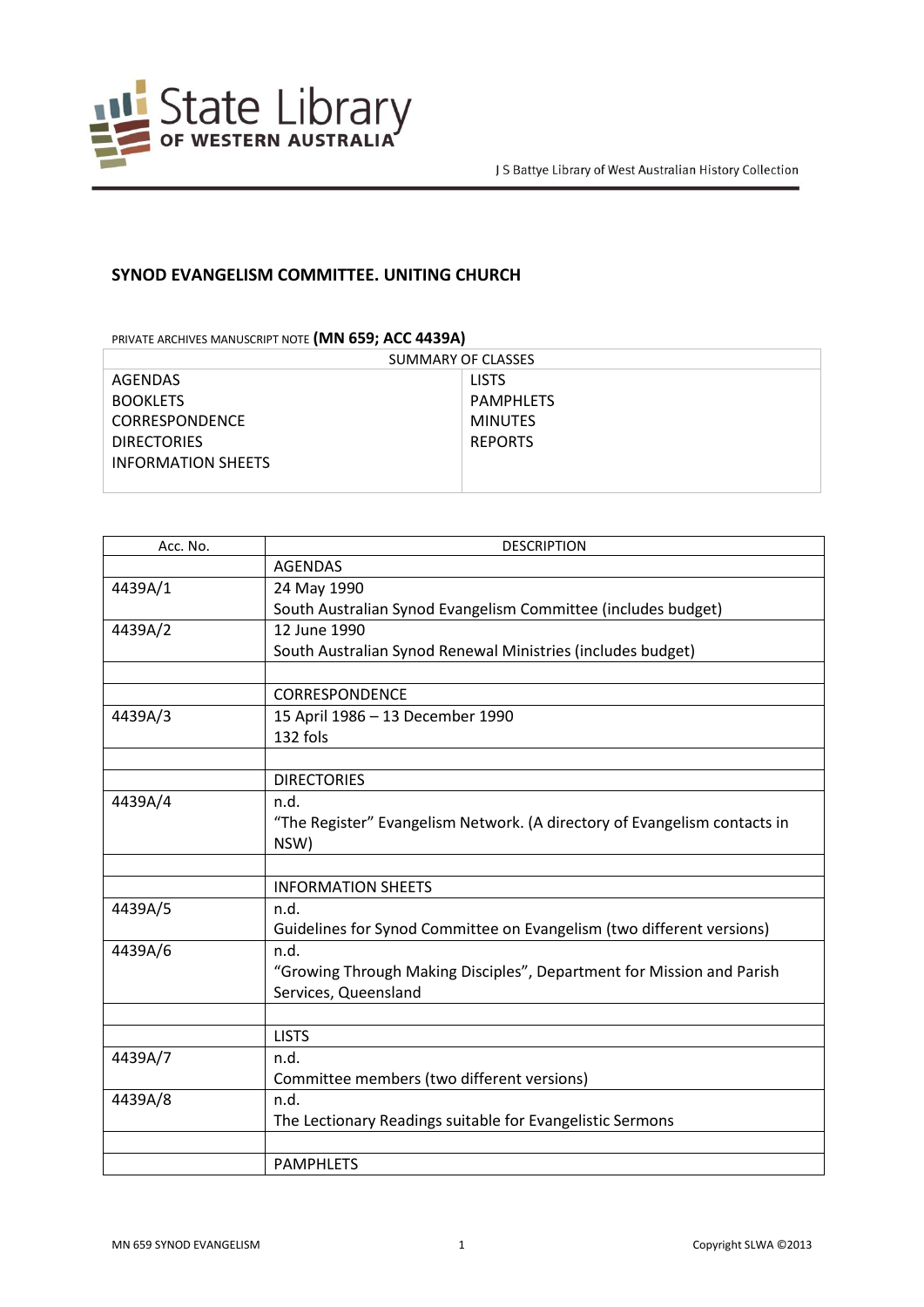

J S Battye Library of West Australian History Collection

| 4439A/9  | October 1985 - September 1990                                            |
|----------|--------------------------------------------------------------------------|
|          | An assortment of leaflets and pamphlets on Evangelism and Church Growth. |
|          | 60 fols                                                                  |
|          |                                                                          |
|          | <b>MINUTES</b>                                                           |
| 4439A/10 | 13 February 1986 - 24 April 1990                                         |
|          | WA Committee (includes some agendas)                                     |
| 4439A/11 | 19 May 1987-1988                                                         |
|          | Mission Australia with agenda for 4 June [1987]                          |
| 4439A/12 | $7 - 8$ February 1989                                                    |
|          | Sub-committee on Charismatic Renewal                                     |
| 4439A/13 | $4 - 6$ May 1990                                                         |
|          | Committee minutes                                                        |
| 4439A/14 | 9 March 1989, 8 February 1990                                            |
|          | <b>NSW Committee</b>                                                     |
| 4439A/15 | 10 August 1987 - 11 August 1990                                          |
|          | <b>Queensland Committee</b>                                              |
| 4439A/16 | 20 February 1987 - 7 December 1990                                       |
|          | <b>Tasmanian Committee</b>                                               |
|          |                                                                          |
|          | <b>REPORTS</b>                                                           |
| 4439A/17 | Mission and Evangelism - An Ecumenical Affirmation                       |
| 4439A/18 | n.d.                                                                     |
|          | Response to Mission and Evangelism. "An Ecumenical Affirmation" by the   |
|          | <b>Evangelism Committee</b>                                              |
| 4439A/19 | 1982                                                                     |
|          | Evangelism Synod                                                         |
| 4439A/20 | n.d.                                                                     |
|          | Bible Study on equipping the Saints                                      |
| 4439A/21 | n.d.                                                                     |
|          | Guidelines for Evangelism by Rod Marsh and Ken Devereux                  |
| 4439A/22 | 1986                                                                     |
|          | Synod Report                                                             |
| 4439A/23 | n.d.                                                                     |
|          | Leighton Ford Crusade. Report by Ken Ogier                               |
| 4439A/24 | n.d.                                                                     |
|          | Evangelism by Dean Brookes                                               |
| 4439A/25 | n.d.                                                                     |
|          | First Pacific Congress on Evangelism from World Evangelism               |
| 4439A/26 | n.d.                                                                     |
|          | Notes on a conference on the Institute for American Church Growth        |
| 4439A/27 | 26 November 1986                                                         |
|          | Synod of South Australia - Goals for 1987 and Beyond                     |
| 4439A/28 | n.d.                                                                     |
|          | Dr David Merritt's views on Ministerial education by Margaret Tyver      |
| 4439A/29 | n.d.                                                                     |
|          | Let us Become Partners by Rev Harling                                    |
| 4439A/30 | 24 March 1987                                                            |
|          | "The Treasure in Clay Pots" by Daniel von Allmen (Basil)                 |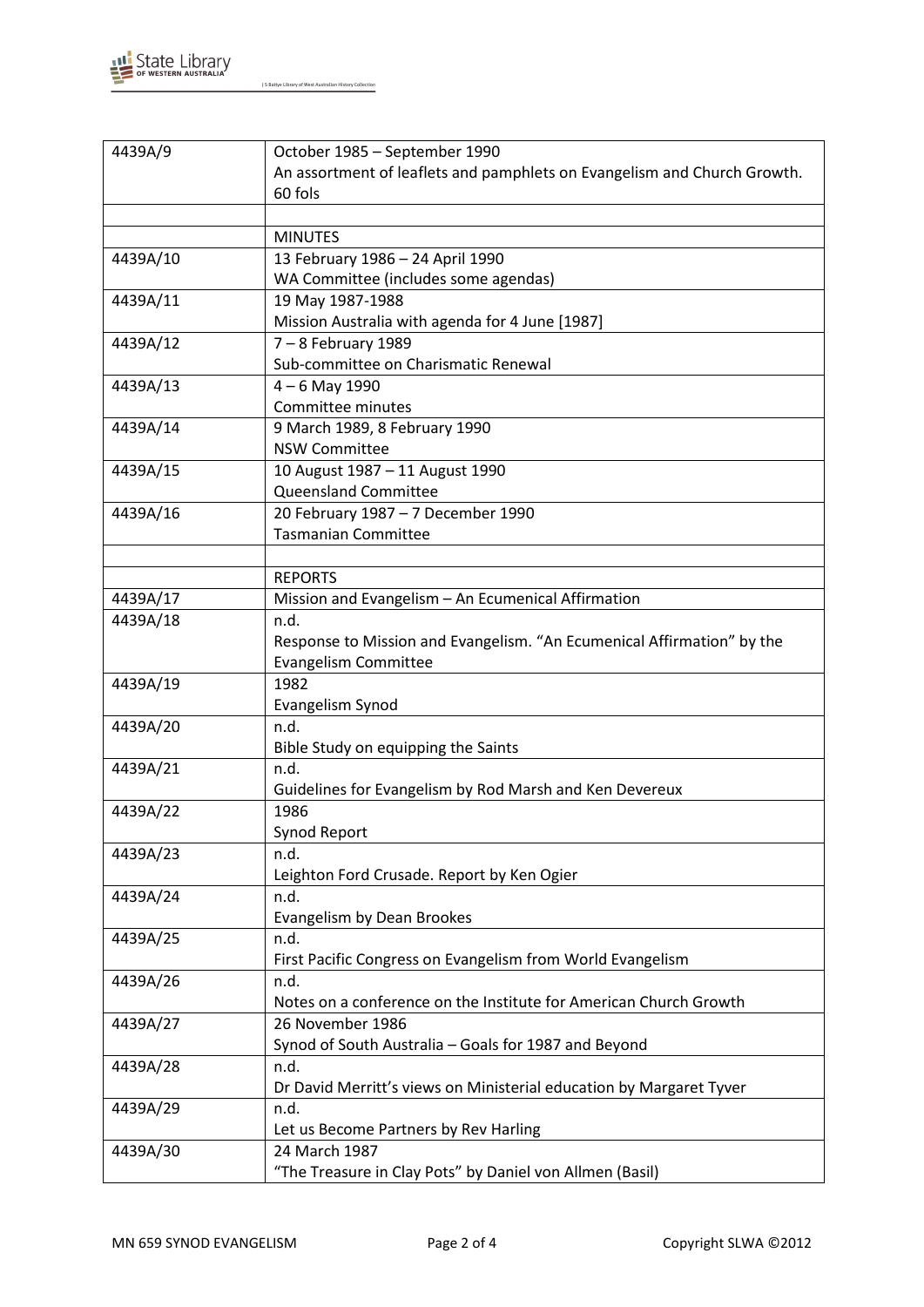

J S Battye Library of West Australian History Collection

| 4439A/31                                                 | 13 January 1987                                                                                                                                                                                                                                                                                                                                                                                                                                            |
|----------------------------------------------------------|------------------------------------------------------------------------------------------------------------------------------------------------------------------------------------------------------------------------------------------------------------------------------------------------------------------------------------------------------------------------------------------------------------------------------------------------------------|
|                                                          | Global Population Explosion Challenges Churches (World Evangelism News)                                                                                                                                                                                                                                                                                                                                                                                    |
| 4439A/32                                                 | 10 February 1987                                                                                                                                                                                                                                                                                                                                                                                                                                           |
|                                                          | Full Lausanne Committee holds its three yearly meeting                                                                                                                                                                                                                                                                                                                                                                                                     |
| 4439A/33                                                 | $5 - 11$ July 1987                                                                                                                                                                                                                                                                                                                                                                                                                                         |
|                                                          | Report on the meeting of the Commissioner on World Mission and                                                                                                                                                                                                                                                                                                                                                                                             |
|                                                          | Evangelism, Geneva                                                                                                                                                                                                                                                                                                                                                                                                                                         |
| 4439A/34                                                 | 22 - 24 September 1987                                                                                                                                                                                                                                                                                                                                                                                                                                     |
|                                                          | Entry points for the gospel The "Gilbulla" Statement, Menangle NSW                                                                                                                                                                                                                                                                                                                                                                                         |
| 4439A/35                                                 | [1987]                                                                                                                                                                                                                                                                                                                                                                                                                                                     |
|                                                          | The Synod Evangelism Committee                                                                                                                                                                                                                                                                                                                                                                                                                             |
| 4439A/36                                                 | 7 February 1988                                                                                                                                                                                                                                                                                                                                                                                                                                            |
|                                                          | The Church and its Leadership, Mt Pleasant Uniting Church                                                                                                                                                                                                                                                                                                                                                                                                  |
| 4439A/37                                                 | 10-12 March 1988                                                                                                                                                                                                                                                                                                                                                                                                                                           |
|                                                          | Consultation on Conversion Growth, Launceston                                                                                                                                                                                                                                                                                                                                                                                                              |
| 4439A/38                                                 | 29 February - 27 March 1988                                                                                                                                                                                                                                                                                                                                                                                                                                |
|                                                          | Report on New World Mission visit with the United Methodist Church of                                                                                                                                                                                                                                                                                                                                                                                      |
|                                                          | America, MG Fawcett                                                                                                                                                                                                                                                                                                                                                                                                                                        |
| 4439A/39                                                 | n.d.                                                                                                                                                                                                                                                                                                                                                                                                                                                       |
|                                                          | Mission Australia Search Conference Part 2                                                                                                                                                                                                                                                                                                                                                                                                                 |
| 4439A/40                                                 | 2 June 1989                                                                                                                                                                                                                                                                                                                                                                                                                                                |
|                                                          | Consultation on Lay Education, Faculty of Lay Theological Education, Bill                                                                                                                                                                                                                                                                                                                                                                                  |
|                                                          | Loader                                                                                                                                                                                                                                                                                                                                                                                                                                                     |
| 4439A/41                                                 | n.d.                                                                                                                                                                                                                                                                                                                                                                                                                                                       |
|                                                          | Evangelisation in the Murray Parish                                                                                                                                                                                                                                                                                                                                                                                                                        |
| 4439A/42                                                 | 22 August 1989                                                                                                                                                                                                                                                                                                                                                                                                                                             |
|                                                          | Evangelism in the Presbytery of Swan                                                                                                                                                                                                                                                                                                                                                                                                                       |
| 4439A/43                                                 | n.d.                                                                                                                                                                                                                                                                                                                                                                                                                                                       |
|                                                          | Consultant's Report                                                                                                                                                                                                                                                                                                                                                                                                                                        |
| 4439A/44                                                 | 8 March 1990                                                                                                                                                                                                                                                                                                                                                                                                                                               |
|                                                          | Report of the Evangelism Sub-committee on Restructuring, C Pattishall-Baker                                                                                                                                                                                                                                                                                                                                                                                |
|                                                          | (Queensland)                                                                                                                                                                                                                                                                                                                                                                                                                                               |
| 4439A/45                                                 | Congregational size and mission                                                                                                                                                                                                                                                                                                                                                                                                                            |
| 4439A/46                                                 | n.d.                                                                                                                                                                                                                                                                                                                                                                                                                                                       |
|                                                          | Draft Report on Synod's By-Laws                                                                                                                                                                                                                                                                                                                                                                                                                            |
| 4439A/47                                                 | 23 June [1990]                                                                                                                                                                                                                                                                                                                                                                                                                                             |
|                                                          |                                                                                                                                                                                                                                                                                                                                                                                                                                                            |
|                                                          |                                                                                                                                                                                                                                                                                                                                                                                                                                                            |
|                                                          |                                                                                                                                                                                                                                                                                                                                                                                                                                                            |
|                                                          |                                                                                                                                                                                                                                                                                                                                                                                                                                                            |
|                                                          |                                                                                                                                                                                                                                                                                                                                                                                                                                                            |
|                                                          |                                                                                                                                                                                                                                                                                                                                                                                                                                                            |
|                                                          |                                                                                                                                                                                                                                                                                                                                                                                                                                                            |
|                                                          |                                                                                                                                                                                                                                                                                                                                                                                                                                                            |
|                                                          |                                                                                                                                                                                                                                                                                                                                                                                                                                                            |
|                                                          |                                                                                                                                                                                                                                                                                                                                                                                                                                                            |
|                                                          |                                                                                                                                                                                                                                                                                                                                                                                                                                                            |
|                                                          |                                                                                                                                                                                                                                                                                                                                                                                                                                                            |
| 4439A/48<br>4439A/49<br>4439A/50<br>4439A/51<br>4439A/52 | Forum for the Prophets<br>1-21 July 1990<br>Ecumenical School of Evangelism, Adelaide<br>n.d.<br>Consultant's Report, South Australia<br>6 August 1990<br>Suggestions for the conduct of meetings, S Walter; Report of Evangelism<br>Theological Reflection Group; Report from Conversion Growth Task Group<br>(South Australia)<br>11 August 1990<br>Healing and Wholeness Task Group Report<br>11 August 1990<br>Spiritual Development Task Group Report |